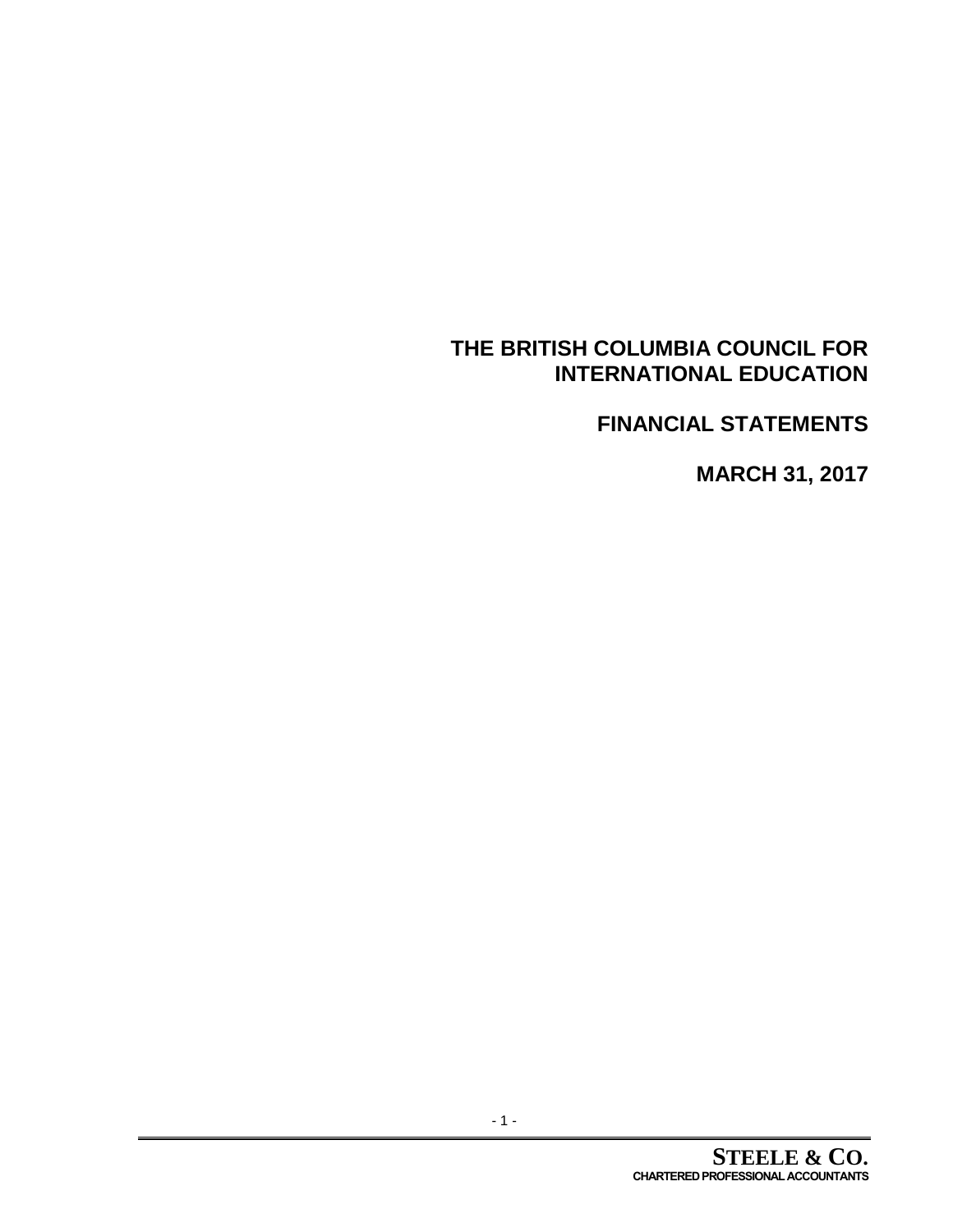**TEELE & CO.** 

**CHARTERED PROFESSIONAL ACCOUNTANTS** \*Representing incorporated professionals

SUITE 909 **808 WEST HASTINGS STREET VANCOUVER, BC CANADA V6C 2X4** 

**TELEPHONE:** (604) 687-8808 FAX: (604) 687-2702 EMAIL: email@steele-co.ca

#### **INDEPENDENT AUDITOR'S REPORT**

#### To the Members of The British Columbia Council for International Education

We have audited the statement of financial position of The British Columbia Council for International Education ("the Council") as at March 31, 2017 and the statements of operations, change in net financial assets, and cash flows for the year ended March 31, 2017, and a summary of significant accounting policies and other explanatory information.

#### Management's Responsibility for the Financial Statements

Management is responsible for the preparation and fair presentation of these financial statements in accordance with Canadian public sector accounting standards and for such internal control as management determines is necessary to enable the preparation of financial statements that are free from material misstatement, whether due to fraud or error.

#### Auditor's Responsibility

Our responsibility is to express an opinion on these financial statements based on our audit. We conducted our audits in accordance with Canadian generally accepted auditing standards. Those standards require that we comply with ethical requirements and plan and perform the audit to obtain reasonable assurance about whether the financial statements are free from material misstatement.

An audit involves performing procedures to obtain audit evidence about the amounts and disclosures in the financial statements. The procedures selected depend on the auditor's judgement, including the assessment of the risks of material misstatement of the financial statements, whether due to fraud or error. In making those risk assessments, the auditor considers internal control relevant to the entity's preparation and fair presentation of the financial statements in order to design audit procedures that are appropriate in the circumstances, but not for the purpose of expressing an opinion on the effectiveness of the entity's internal control. An audit also includes evaluating the appropriateness of accounting policies used and the reasonableness of accounting estimates made by management, as well as evaluating the overall presentation of the financial statements.

We believe that the audit evidence we have obtained is sufficient and appropriate to provide a basis for our audit opinion.

#### Opinion

In our opinion, these financial statements present fairly, in all material respects, the financial position of the Council as at March 31, 2017 and the results of its operations, changes in net financial assets and cash flows for the year in accordance with Canadian public sector accounting standards.

#### Report on Other Legal and Regulatory Requirements

As required by the Societies Act (British Columbia), we report that, in our opinion, these principles have been applied on a basis consistent with that of the preceding year.

 $\frac{1}{\sqrt{1-\frac{1}{1-\frac{1}{1-\frac{1}{1-\frac{1}{1-\frac{1}{1-\frac{1}{1-\frac{1}{1-\frac{1}{1-\frac{1}{1-\frac{1}{1-\frac{1}{1-\frac{1}{1-\frac{1}{1-\frac{1}{1-\frac{1}{1-\frac{1}{1-\frac{1}{1-\frac{1}{1-\frac{1}{1-\frac{1}{1-\frac{1}{1-\frac{1}{1-\frac{1}{1-\frac{1}{1-\frac{1}{1-\frac{1}{1-\frac{1}{1-\frac{1}{1-\frac{1}{1-\frac{1}{1-\frac{1}{1-\frac{1}{1-\frac{1}{1-\frac{1}{1-\frac{1}{1-\$ 

Vancouver, Canada May 15, 2017

CHARTERED PROFESSIONAL ACCOUNTANTS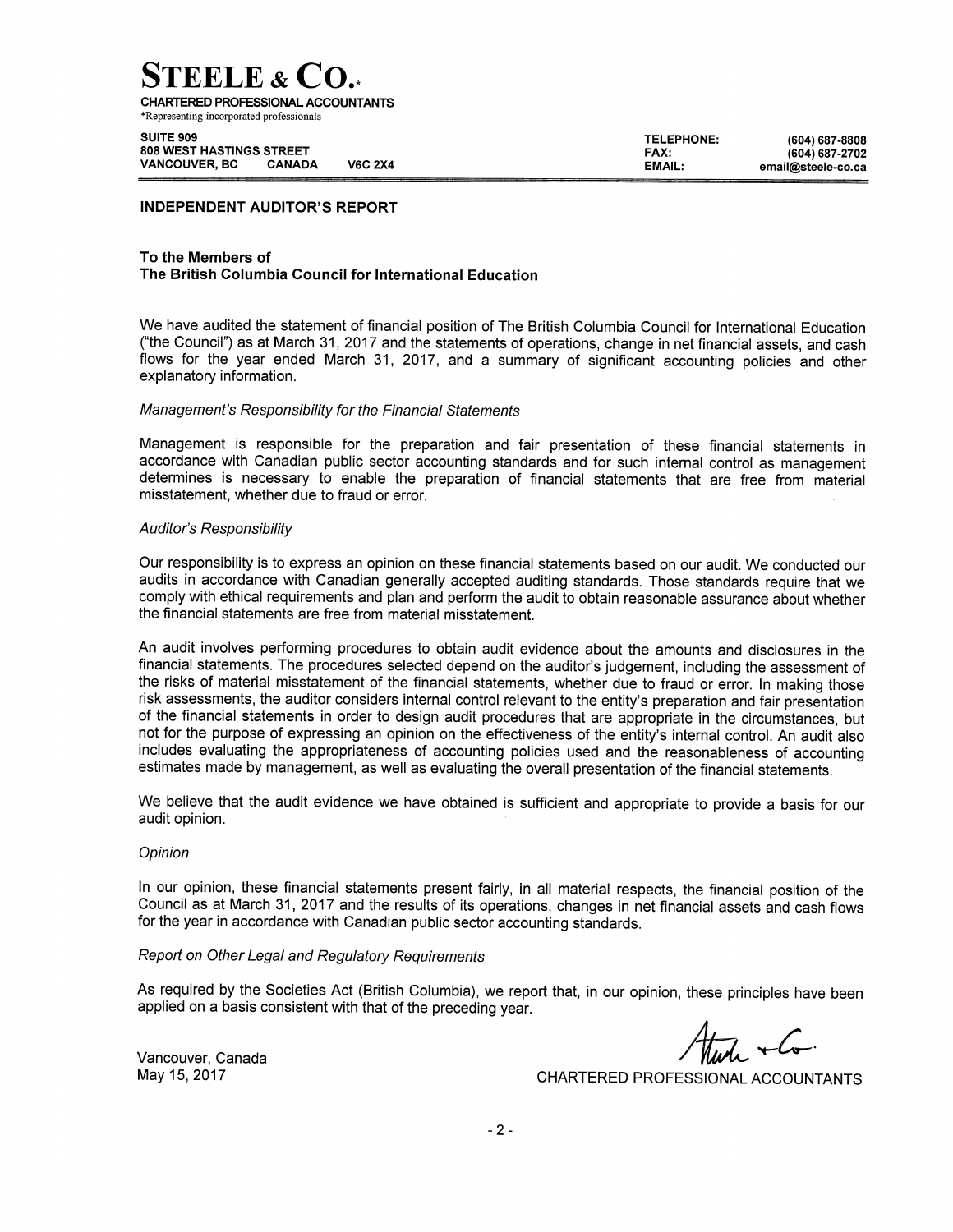## STATEMENT OF FINANCIAL POSITION

|                                                                                                                                                                                     |                         | MARCH 31, |                                                               |    |                                                               |  |
|-------------------------------------------------------------------------------------------------------------------------------------------------------------------------------------|-------------------------|-----------|---------------------------------------------------------------|----|---------------------------------------------------------------|--|
|                                                                                                                                                                                     | <b>NOTE</b>             |           | 2017                                                          |    | 2016                                                          |  |
| <b>FINANCIAL ASSETS</b>                                                                                                                                                             |                         |           |                                                               |    |                                                               |  |
| CASH AND CASH EQUIVALENTS<br><b>GUARANTEED INVESTMENT CERTIFICATES</b><br><b>ACCOUNTS RECEIVABLE</b><br><b>SALES TAX RECEIVABLE</b>                                                 | 4<br>5                  | \$        | 381,407<br>857,337<br>208                                     | \$ | 276,990<br>857,030<br>35<br>376                               |  |
|                                                                                                                                                                                     |                         |           | 1,238,952                                                     |    | 1,134,431                                                     |  |
| <b>LIABILITIES</b>                                                                                                                                                                  |                         |           |                                                               |    |                                                               |  |
| <b>ACCOUNTS PAYABLE</b><br>AND ACCRUED LIABILITIES<br>SALARIES AND ASSESSMENTS PAYABLE<br><b>EMPLOYEE FUTURE BENEFITS</b><br><b>DEFERRED REVENUE</b><br><b>NET FINANCIAL ASSETS</b> | 6<br>8                  |           | 48,427<br>130,891<br>145,667<br>384,679<br>709,664<br>529,288 |    | 60,200<br>143,613<br>112,413<br>158,790<br>475,016<br>659,415 |  |
|                                                                                                                                                                                     |                         |           |                                                               |    |                                                               |  |
| <b>NON-FINANCIAL ASSETS</b><br>TANGIBLE CAPITAL ASSETS<br>PREPAID EXPENSES                                                                                                          | 9                       |           | 31,266<br>207,052<br>238,318                                  |    | 46,154<br>50,049<br>96,203                                    |  |
| <b>ACCUMULATED SURPLUS</b>                                                                                                                                                          |                         | \$        | 767,606                                                       | \$ | 755,618                                                       |  |
| <b>GOING CONCERN CONSIDERATIONS</b><br>CONTRACTUAL OBLIGATIONS                                                                                                                      | $\overline{2}$<br>6 & 7 |           |                                                               |    |                                                               |  |

APPROVED ON BEHALF OF THE BOARD

C

Dr. Randall Martin

Hans V

**Jim Hamilton**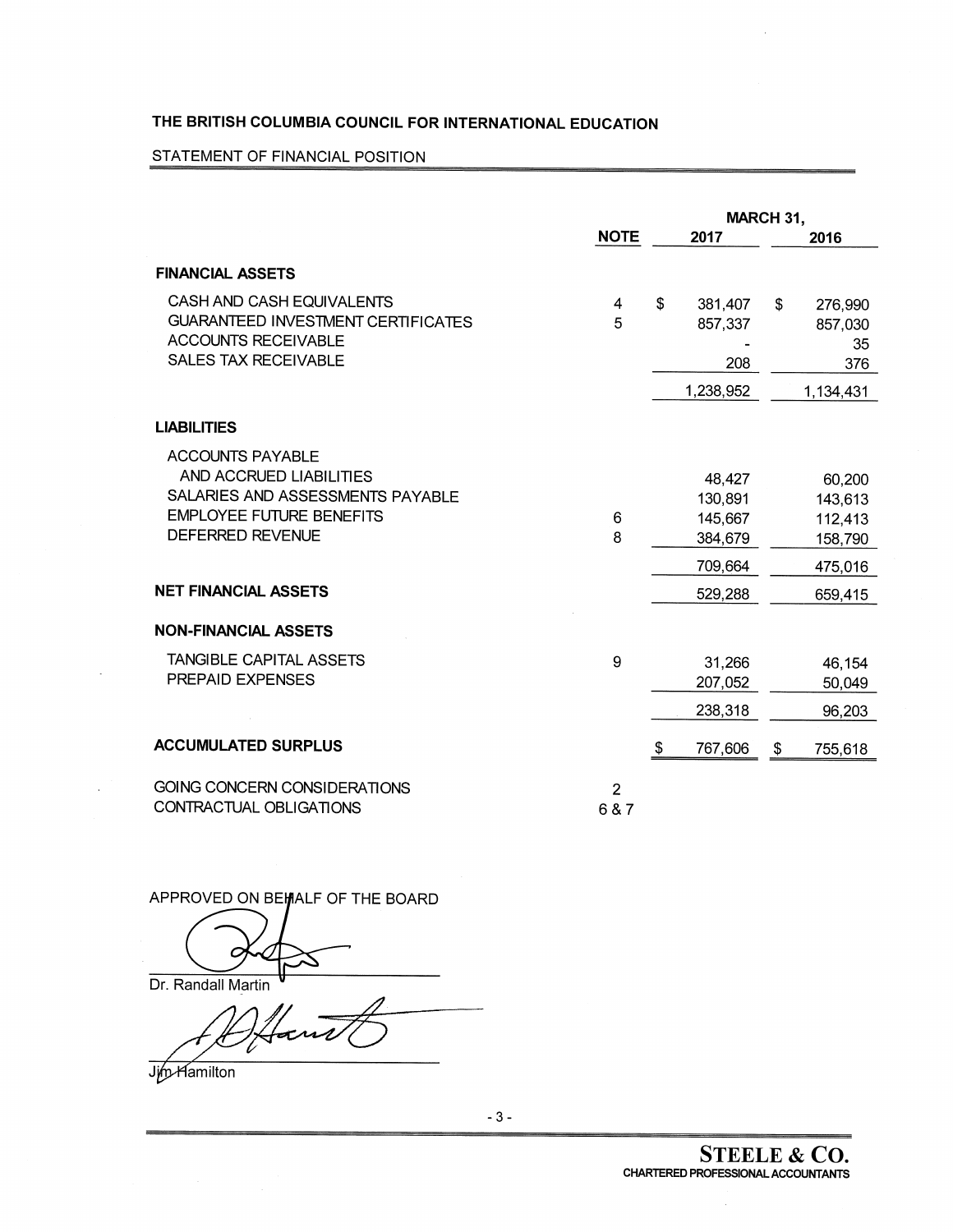## STATEMENT OF OPERATIONS

|                                                                                                                               | 2017 BUDGET<br>(NOTE 12)  | 2017                      | <b>YEAR ENDED MARCH 31,</b><br>2016 |
|-------------------------------------------------------------------------------------------------------------------------------|---------------------------|---------------------------|-------------------------------------|
| <b>REVENUES</b>                                                                                                               |                           |                           |                                     |
| <b>EDUCATION QUALITY</b><br>ASSURANCE (EQA) (SCHEDULE)<br><b>GOVERNMENT GRANTS (SCHEDULE)</b><br>ADMINISTRATION AND OPERATING | \$<br>39,500<br>2,088,765 | \$<br>42,325<br>2,210,512 | \$<br>267,625<br>1,814,877          |
| CONTRACTS (SCHEDULE)                                                                                                          | 218,435                   | 372,747                   | 223,257                             |
| OTHER (SCHEDULE)                                                                                                              | 17,000                    | 10,288                    | 10,333                              |
|                                                                                                                               | 2,363,700                 | 2,635,872                 | 2,316,092                           |
| <b>EXPENSES</b>                                                                                                               |                           |                           |                                     |
| <b>EDUCATION QUALITY</b><br>ASSURANCE (EQA) (SCHEDULE)<br><b>ADMINISTRATION AND OPERATING</b>                                 | 22,500                    | 22,169                    | 32,140                              |
| CONTRACTS (SCHEDULE)                                                                                                          | 2,341,200                 | 2,601,715                 | 2,281,615                           |
|                                                                                                                               | 2,363,700                 | 2,623,884                 | 2,313,755                           |
| <b>ANNUAL OPERATING SURPLUS</b>                                                                                               | \$                        | 11,988                    | 2,337                               |
| <b>ACCUMULATED SURPLUS</b><br><b>BEGINNING OF THE YEAR</b>                                                                    |                           | 755,618                   | 753,281                             |
| <b>ACCUMULATED SURPLUS</b><br><b>END OF THE YEAR</b>                                                                          |                           | \$<br>767,606             | 755,618<br>\$                       |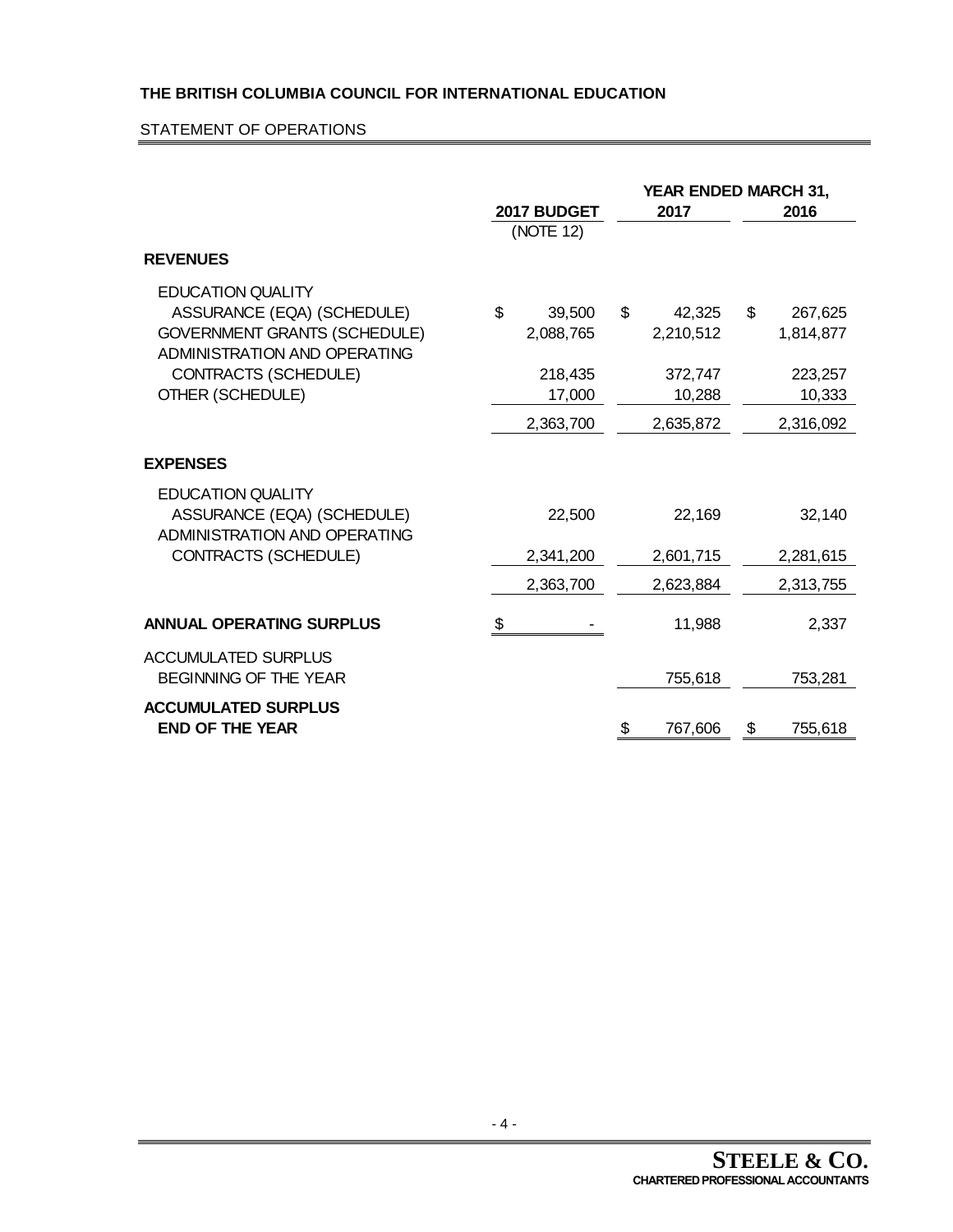## STATEMENT OF CHANGE IN NET FINANCIAL ASSETS

|                                                              | 2017 BUDGET<br>(NOTE 12) | YEAR ENDED MARCH 31,<br>2017 |            |    | 2016      |
|--------------------------------------------------------------|--------------------------|------------------------------|------------|----|-----------|
| ANNUAL OPERATING SURPLUS                                     | \$                       | \$                           | 11,988     | \$ | 2,337     |
| <b>ACQUISITION OF TANGIBLE</b><br><b>CAPITAL ASSETS</b>      |                          |                              | (1,097)    |    |           |
| <b>AMORTIZATION OF TANGIBLE</b><br><b>CAPITAL ASSETS</b>     | 16,000                   |                              | 15,985     |    | 26,294    |
| <b>ACQUISITION OF PREPAID EXPENSES</b>                       |                          |                              | (207, 052) |    | (50, 049) |
| USE OF PREPAID EXPENSES                                      | (16,000)                 |                              | 50,049     |    | 77,532    |
| <b>INCREASE (DECREASE) IN NET</b><br><b>FINANCIAL ASSETS</b> | \$                       |                              | (130, 127) |    | 56,114    |
| <b>NET FINANCIAL ASSETS</b><br><b>BEGINNING OF THE YEAR</b>  |                          |                              | 659,415    |    | 603,301   |
| <b>NET FINANCIAL ASSETS</b><br><b>END OF THE YEAR</b>        |                          | \$                           | 529,288    | \$ | 659,415   |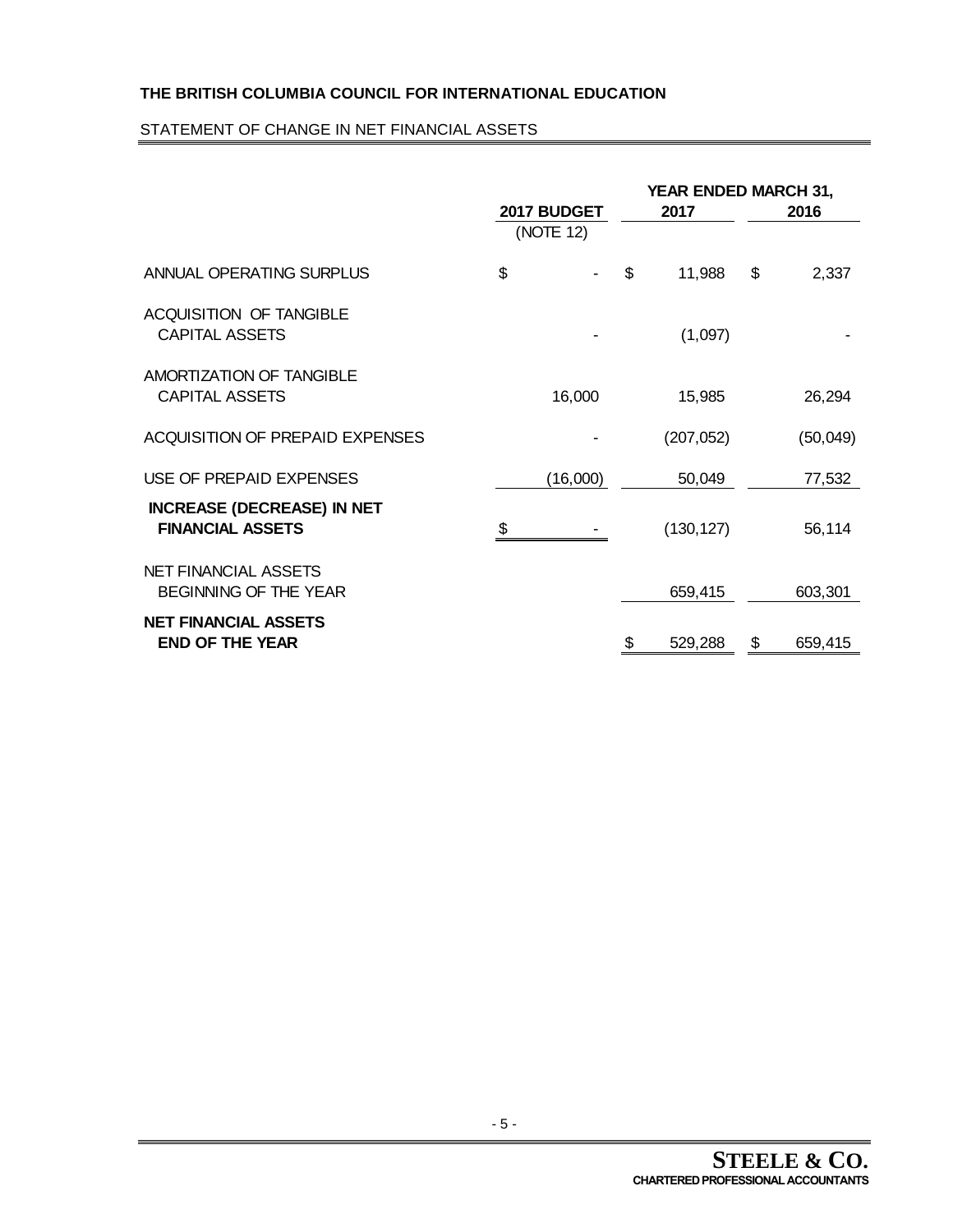## STATEMENT OF CASH FLOWS

|                                                                |    | YEAR ENDED MARCH 31,<br>2016 |    |                      |
|----------------------------------------------------------------|----|------------------------------|----|----------------------|
| <b>OPERATING TRANSACTIONS</b>                                  |    |                              |    |                      |
| <b>CASH RECEIVED FROM</b>                                      |    |                              |    |                      |
| <b>EQA</b>                                                     | \$ | 42,325                       | \$ | 267,626              |
| <b>GOVERNMENT GRANTS</b>                                       |    | 2,210,512                    |    | 1,814,877            |
| ADMINISTRATIVE AND OPERATING CONTRACTS                         |    | 72,509                       |    | 15,472               |
| <b>OTHER</b>                                                   |    | 10,288                       |    | 10,333               |
| <b>SUMMER SEMINAR</b>                                          |    | 526,295                      |    | 295,033              |
|                                                                |    | 2,861,929                    |    | 2,403,341            |
| <b>CASH PAID FOR</b>                                           |    |                              |    |                      |
| <b>EQA</b>                                                     |    | 24,699                       |    | 25,134               |
| <b>EQUIPMENT RENTAL</b>                                        |    | 22,831                       |    | 17,096               |
| <b>EVENT FEES</b>                                              |    | 192,158                      |    | 119,744              |
| <b>HOSPITALITY</b>                                             |    | 156,566                      |    | 142,068              |
| <b>INFORMATION TECHNOLOGY AND WEBSITES</b>                     |    | 102,134                      |    | 92,699               |
| <b>INSURANCE</b>                                               |    | 4,724                        |    | 4,276                |
| <b>LEADERSHIP AND ORGANIZATION</b>                             |    | 9,223                        |    | 7,778                |
| <b>MARKETING</b>                                               |    | 408,561                      |    | 186,947              |
| OFFICE COMMUNICATIONS                                          |    | 63,730                       |    | 42,443               |
| OFFICE SUPPLIES AND MISCELLANEOUS                              |    | 24,335                       |    | 17,527               |
| PROFESSIONAL AND CONSULTING FEES<br><b>RENT AND FACILITIES</b> |    | 218,117                      |    | 144,149              |
| SALARIES AND BENEFITS                                          |    | 152,286<br>1,081,389         |    | 161,781<br>1,008,135 |
| SALES TAXES (RECOVERABLE)                                      |    | 185                          |    | (235)                |
| <b>SUBSIDIES</b>                                               |    |                              |    | 500                  |
| <b>TELECOMMUNICATIONS</b>                                      |    | 15,851                       |    | 23,526               |
| <b>TRAVEL</b>                                                  |    | 279,320                      |    | 172,627              |
|                                                                |    | 2,756,108                    |    | 2,166,195            |
| CASH PROVIDED BY OPERATING TRANSACTIONS                        |    | 105,821                      |    | 237,146              |
| <b>CAPITAL TRANSACTIONS</b>                                    |    |                              |    |                      |
| CASH USED TO ACQUIRE TANGIBLE CAPITAL ASSETS                   |    | (1,097)                      |    |                      |
| CASH APPLIED TO CAPITAL TRANSACTIONS                           |    | (1,097)                      |    |                      |
| <b>INVESTING TRANSACTIONS</b>                                  |    |                              |    |                      |
| <b>GUARANTEED INVESTMENT CERTIFICATES</b>                      |    | (307)                        |    | (15, 347)            |
| CASH APPLIED TO INVESTING TRANSACTIONS                         |    | (307)                        |    | (15,348)             |
| <b>INCREASE IN CASH AND CASH EQUIVALENTS</b>                   |    | 104,417                      |    | 221,798              |
| CASH AND CASH EQUIVALENTS BEGINNING OF THE YEAR                |    | 276,990                      |    | 55,192               |
| CASH AND CASH EQUIVALENTS END OF THE YEAR                      | \$ | 381,407                      | \$ | 276,990              |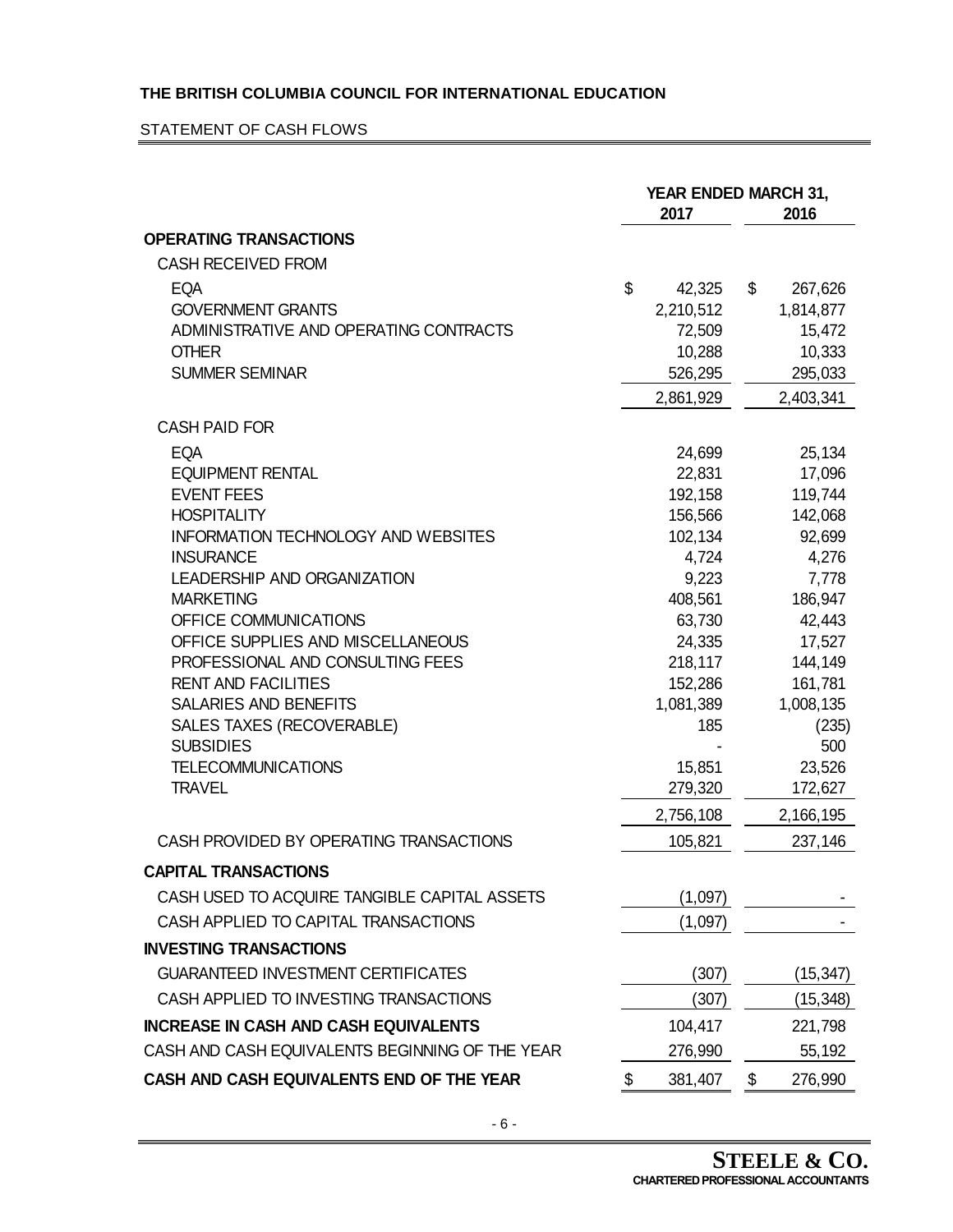NOTES TO THE FINANCIAL STATEMENTS

#### MARCH 31, 2017

### **1. NATURE OF OPERATIONS**

The British Columbia Council for International Education is an educational marketing institution incorporated in 1991 under the Societies Act (British Columbia). On January 23, 2009, the Council changed its name from The British Columbia Centre for International Education to The British Columbia Council for International Education, amended its constitution, and replaced its by-laws in their entirety. At the same time, its mandate was expanded to include overseas missions, new internal and external programs, marketing and communication portfolios, and to administer government sponsored initiatives, such as the Education Quality Assurance Program ("EQA"). The Council receives funding for its programs through the Ministry of Advanced Education for the Province of British Columbia ("the Ministry") and other government funded agencies. Previously, the Council was funded by internal programs and membership dues. In 2012, the mandate and mission of the Council were further changed and scaled back to focus on the core areas of planning and logistics of international events, marketing British Columbia in the international markets, and administering the EQA program. In 2014, the Council was notified that it would no longer be the administrator of the EQA program.

The Council reports to the Legislative Assembly through the Ministry and is considered a Government Reporting Entity. The Council has no issued shares.

The Council is exempt from income taxes under the Income Tax Act.

### **2. GOING CONCERN CONSIDERATIONS**

These financial statements have been prepared on the assumption that the Council is a going concern, meaning it will continue in operation for the foreseeable future and will be able to realize assets and discharge liabilities in the ordinary course of operations. Different bases of measurement may be appropriate if the Council is not expected to continue in operation for the foreseeable future. The Council is economically dependent on government support to fund its programs and activities. The Council's continuation as a going concern is dependent upon its ability to receive future government funding sufficient to meet current and future obligations.

As at March 31, 2017, the Council had net financial assets of \$529,288 (2016 - \$659,415).

The Council has the Ministry's grant commitment of \$1,500,000 to fund its fiscal 2018 operations, and received funding of \$1,500,000 to fund its fiscal 2017 operations.

The Government has requested the Council's assistance in administering the EQA program during the transition process. The Council has been granted the right to retain the EQA fees received for memberships from April 1, 2016 to March 31, 2017. In order to continue administering the program, the government has provided a grant of \$20,000 to fund the EQA program for fiscal 2018 and received funding of \$25,000 to fund its fiscal 2017 operations.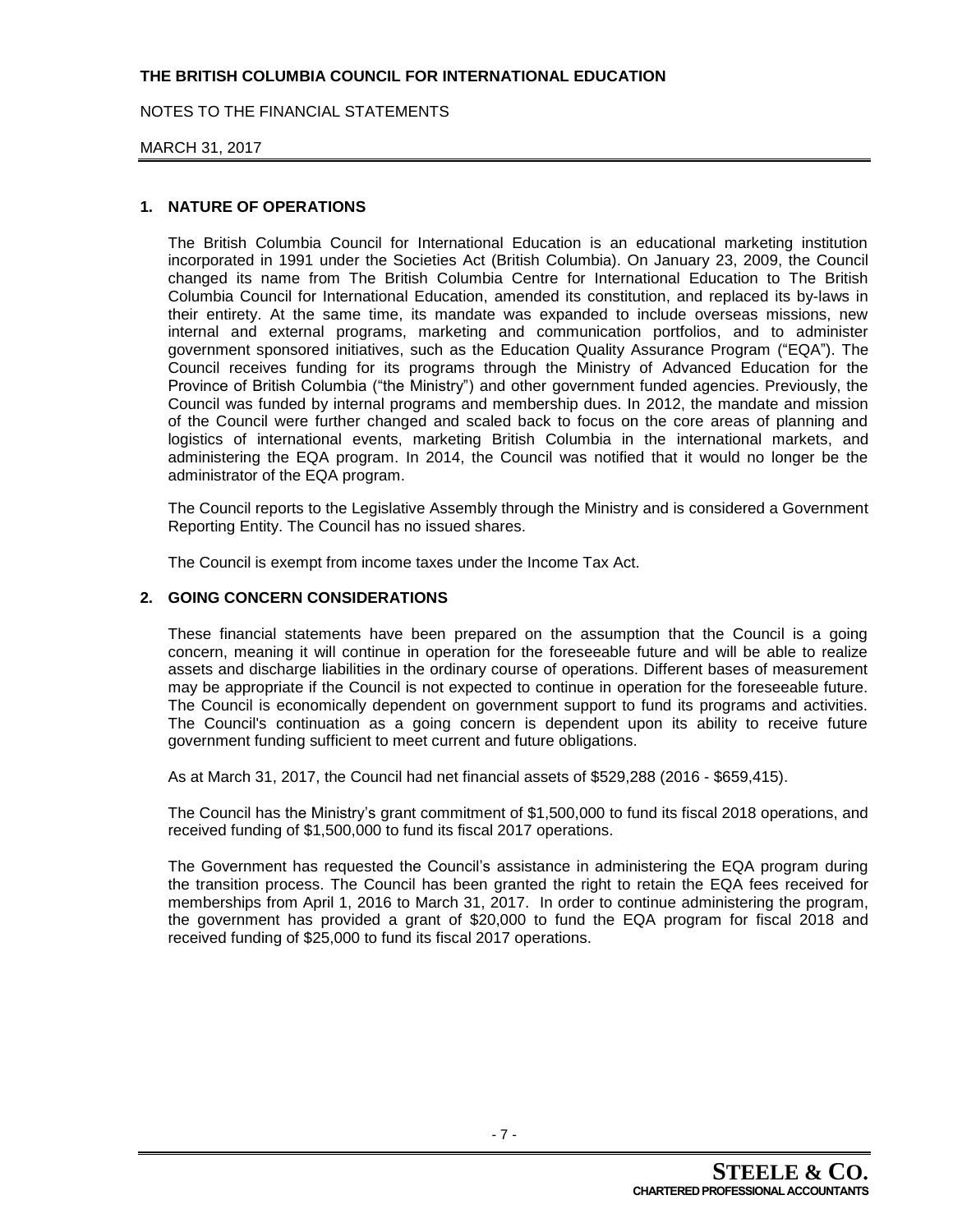## NOTES TO THE FINANCIAL STATEMENTS

#### MARCH 31, 2017

## **3. SUMMARY OF SIGNIFICANT ACCOUNTING POLICIES**

a. Basis of Accounting

These financial statements have been prepared by management in accordance with Canadian public sector accounting standards.

b. Cash and Cash Equivalents

Cash and cash equivalents include cash on hand, demand deposits, and short-term highly liquid investments that are readily convertible to known amounts of cash and that are subject to an insignificant risk of change in value. These short-term investments generally have a maturity of three months or less at acquisition and are held for the purpose of meeting short-term cash commitments rather than for investing.

c. Guaranteed Investment Certificates

Guaranteed investment certificates ("GIC's") are interest bearing and generally have maturity dates of one year or less.

- d. Employee Future Benefits
	- i. The employees of the Council belong to the Municipal Pension Plan which is a multiemployer joint trustee plan. This plan is a defined benefit plan, providing a pension on retirement based on the member's age at retirement, length of service, and highest earnings averaged over five years. Inflation adjustments are contingent upon available funding.

The joint trustee board of the plan determines the required plan contributions annually.

The contribution to the plan by the Council is recorded as an expense for the year.

- ii. The costs of insured benefits reflected in these financial statements are the Council's portion of the insurance premiums owed for coverage of employees during the period.
- e. Tangible Capital Assets Including Capital Leases

Tangible capital assets are recorded at cost, which includes amounts that are directly related to the acquisition, design, construction, development, improvement, or betterment of the assets.

The Council does not have any capital leases.

The cost, less the estimated residual value, of the tangible capital assets, excluding land, is amortized on a declining balance basis over their estimated useful lives as follows:

Computer equipment and software 50%-100% declining balance method Leasehold improvements and the straight line of the straight line

Office furniture and equipment 20% declining balance method Website 30% declining balance method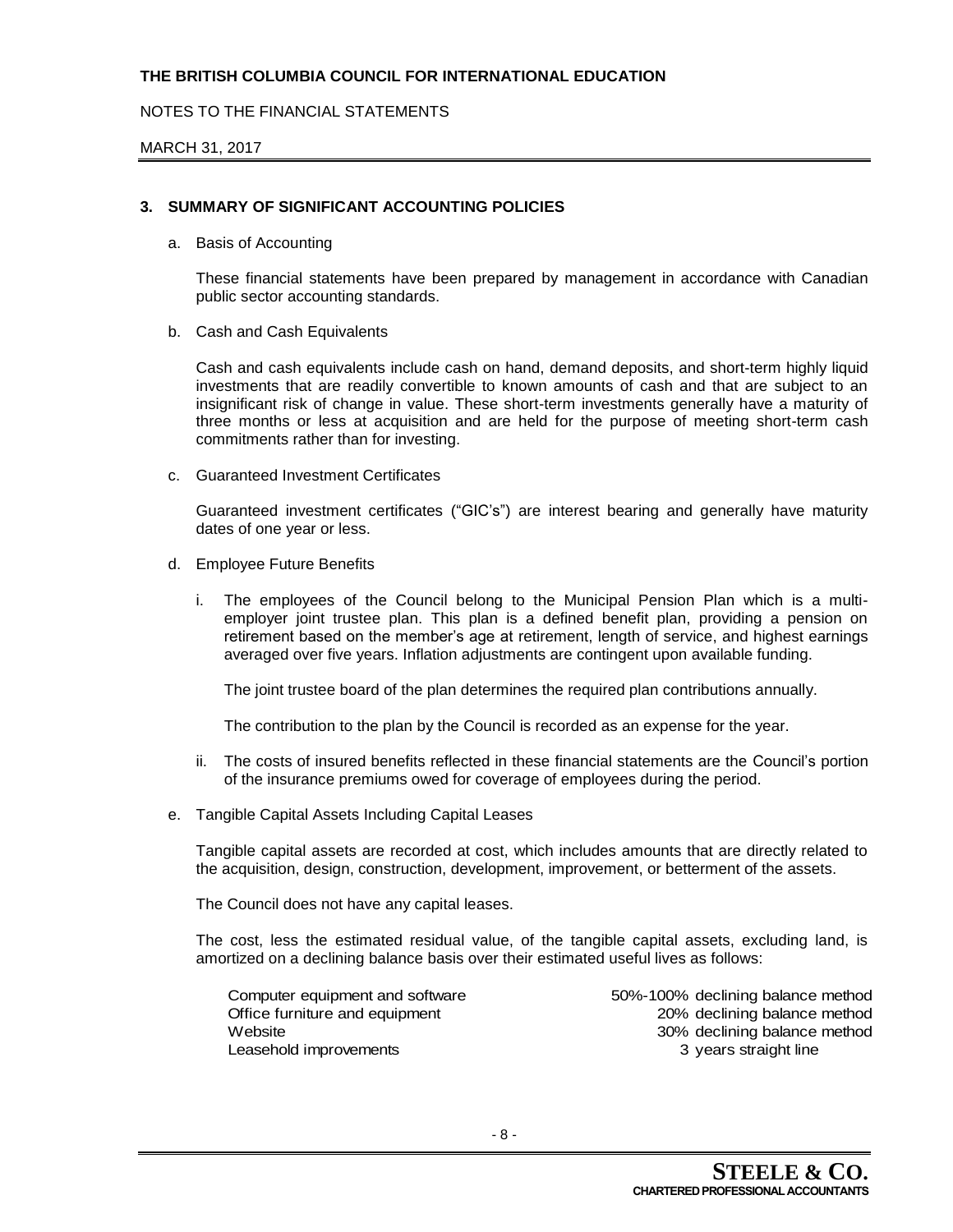NOTES TO THE FINANCIAL STATEMENTS

#### MARCH 31, 2017

## **3. SUMMARY OF SIGNIFICANT ACCOUNTING POLICIES (CONTINUED)**

e. Tangible Capital Assets Including Capital Leases (Continued)

Tangible capital assets are written down when conditions indicate that they no longer contribute to the Council's ability to provide goods and services, or when the value of future economic benefits associated with the tangible capital assets is less than their net book value. The net write-downs are accounted for as expenses in the statement of operations. No write downs were recorded during the year.

Contributed capital assets are recorded as revenue at their fair market value on the date of donation, except in circumstances where fair value cannot be reasonably determined, and which are then recognized at nominal value. Transfers of capital assets from related parties are recorded at carrying value. No contributed capital assets were received during the year.

f. Prepaid Expenses

Prepaid expenses, which include prepaid insurance, facility rentals, travel and mission expenses, are charged to operations over the periods that are expected to benefit from the expense.

g. Revenue Recognition

Revenues are recognized in the period in which the transactions or events occurred that gave rise to the revenues. All revenues are recorded on an accrual basis, except when the accruals cannot be reasonably determined or collection is reasonably assured.

Government transfers are recognized as revenues when the transfer is authorized, any eligibility criteria are met, and reasonable estimates of the amounts can be made. Transfers are recognized as deferred revenue when amounts have been received but not all eligibility criteria or stipulations have been met.

Contributions from other sources are deferred and recognized as revenue as the related stipulations in the agreement are met. Restricted contributions that must be maintained in perpetuity are recorded as revenue when received or receivable and are presented as nonfinancial assets in the statement of financial position.

Revenue related to fees or services received in advance of the fee being earned or service performed is deferred and recognized when the fee is earned or service performed.

Expenses are reported on an accrual basis. The cost of all goods consumed and services received during the year is expensed.

h. Foreign Currency Translation

Foreign currency transactions are translated at the exchange rate prevailing at the date of the transactions unless hedged by forward contracts that specify the rate of exchange. Monetary assets and liabilities denominated in foreign currencies are translated into Canadian dollars at the exchange rate prevailing at year end. Adjustments to revenue or expense transactions arising as a result of foreign currency translation are credited or charged to operations at the time the adjustments arise. The Council does not undertake any currency hedges.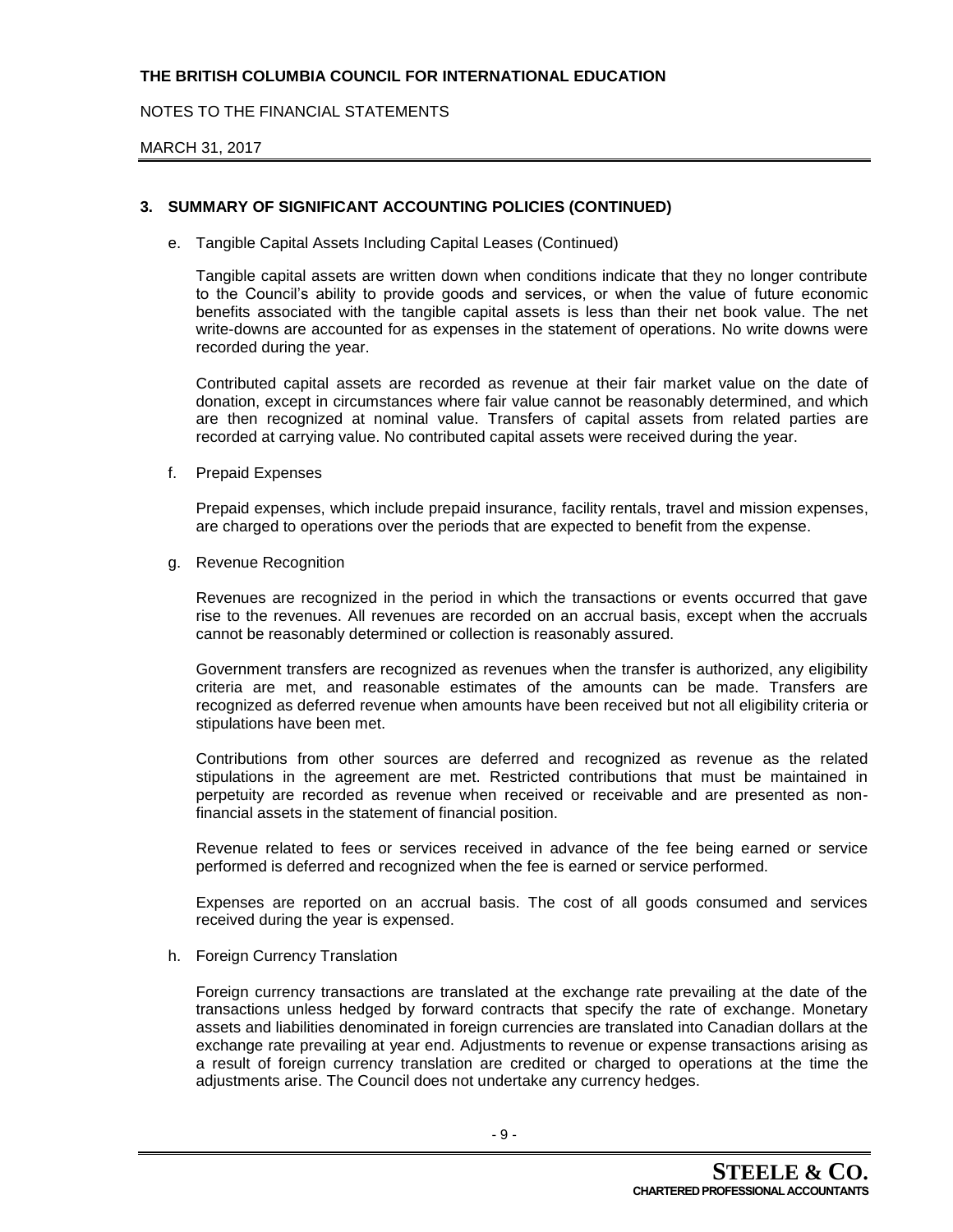NOTES TO THE FINANCIAL STATEMENTS

#### MARCH 31, 2017

## **3. SUMMARY OF SIGNIFICANT ACCOUNTING POLICIES (CONTINUED)**

#### i. Financial Instruments

#### *Measurement*

Financial assets originated or acquired, or financial liabilities issued or assumed, are initially measured at their fair values. In the case of a financial asset or financial liability not being subsequently measured at fair value, the initial fair value will be adjusted for financing fees and transaction costs that are directly attributable to its origination, acquisition, issuance or assumption. Transaction costs of financial instruments measured at fair value are expensed.

The Council subsequently measures its financial assets and liabilities at amortized cost, except for investments in equity instruments that are quoted in an active market, which are measured at fair value. Unrealized gains and losses from changes in fair value are recognized in the statement of re-measurement gains and losses until the respective investment is ultimately disposed of, at which time the cumulative gain or loss is recognized in the statement of operations.

Financial assets measured at amortized cost include cash, GIC's, and accounts receivable.

Financial liabilities measured at amortized cost include accounts payable.

The Council has not presented a statement of re-measurement gains or losses as it has no reportable transactions for its fiscal years ending March 31, 2017 and 2016.

#### *Impairment*

At the end of each reporting period, the Council assesses whether there are any indications that a financial asset measured at cost or amortized cost may be impaired. When there is an indication of impairment, the Council determines whether a significant adverse change has occurred during the period in the expected timing or amount of future cash flows from the financial asset and, in which case, the carrying amount of the asset is reduced to the highest expected value that is actually recoverable from the asset either by holding that asset, by its sale, or by exercising the right to any collateral (net of cost). The carrying amount of the asset is reduced directly or through the use of an allowance account and the amount of the reduction is recognized as an impairment loss in net income. A write down of a portfolio investment to reflect a loss in value is not reversed for a subsequent increase in value.

#### *Derecognition*

A financial liability or a part of a financial liability is removed from the statement of financial position when it is extinguished (i.e.: when the obligation is discharged or cancelled, or expires). The difference between the carrying amount of that financial liability extinguished or transferred to another party and the fair value of the consideration paid, including any non-cash assets transferred, liabilities assumed or equity instruments issued, is recognized in net income for the period.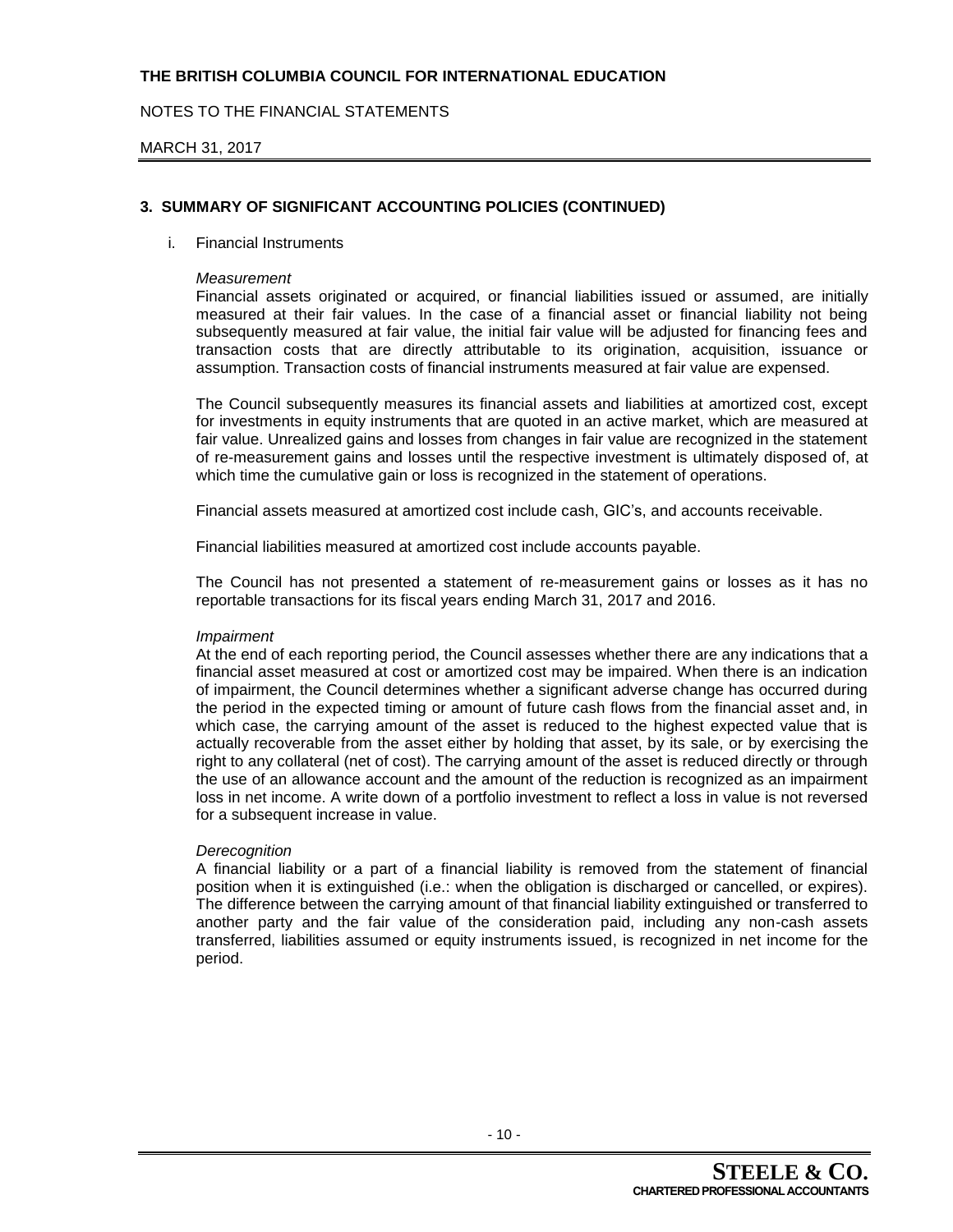NOTES TO THE FINANCIAL STATEMENTS

#### MARCH 31, 2017

## **3. SUMMARY OF SIGNIFICANT ACCOUNTING POLICIES (CONTINUED)**

j. Measurement Uncertainty

The preparation of financial statements requires management to make estimates and assumptions that affect the reporting amounts of assets and liabilities, and disclosure of contingent assets and liabilities, at the date of the financial statements and the reported amounts of the revenues and expenses during the period. Items requiring the use of significant estimates include the useful life of capital assets and related amortization and estimated employee benefits.

Estimates are based on the best information available at the time of preparation of the financial statements and are reviewed periodically to reflect new information as it becomes available. Measurement uncertainty exists in these financial statements. Actual results could differ from these estimates.

### **4. CASH AND CASH EQUIVALENTS**

|                          | 2017               | 2016 |  |  |
|--------------------------|--------------------|------|--|--|
| Cash and demand deposits | 381,407 \$ 276,990 |      |  |  |
|                          |                    |      |  |  |

Cash includes \$226,204 (2016 - \$158,790), the use of which is restricted and may be used only for specified purposes.

### **5. GUARANTEED INVESTMENT CERTIFICATES**

|                                                                                                                                                                                                                                                                                                     | 2017    |   | 2016    |
|-----------------------------------------------------------------------------------------------------------------------------------------------------------------------------------------------------------------------------------------------------------------------------------------------------|---------|---|---------|
| GIC's bear interest at rates ranging from 1.05% to 1.10%<br>(weighted average 1.09%), are non-redeemable for twelve<br>months and have maturity dates to March 8, 2018. Of the total,<br>\$72,170 has been pledged as security for the Council's<br>outstanding Visa commitments from time to time. | 857,337 | S | 857,030 |

## **6. EMPLOYEES' PENSION PLAN AND BENEFITS PLAN**

The Council contracts out its employee and payroll services under a fee arrangement currently with Capilano University ("CU"). Under this arrangement, the Council's employees are considered employees of CU. Employee compensation costs invoiced to the Council include employee salaries and related pension and employment benefits as determined by CU. Any funding adjustments are reflected ongoing in the CU's invoices to the Council.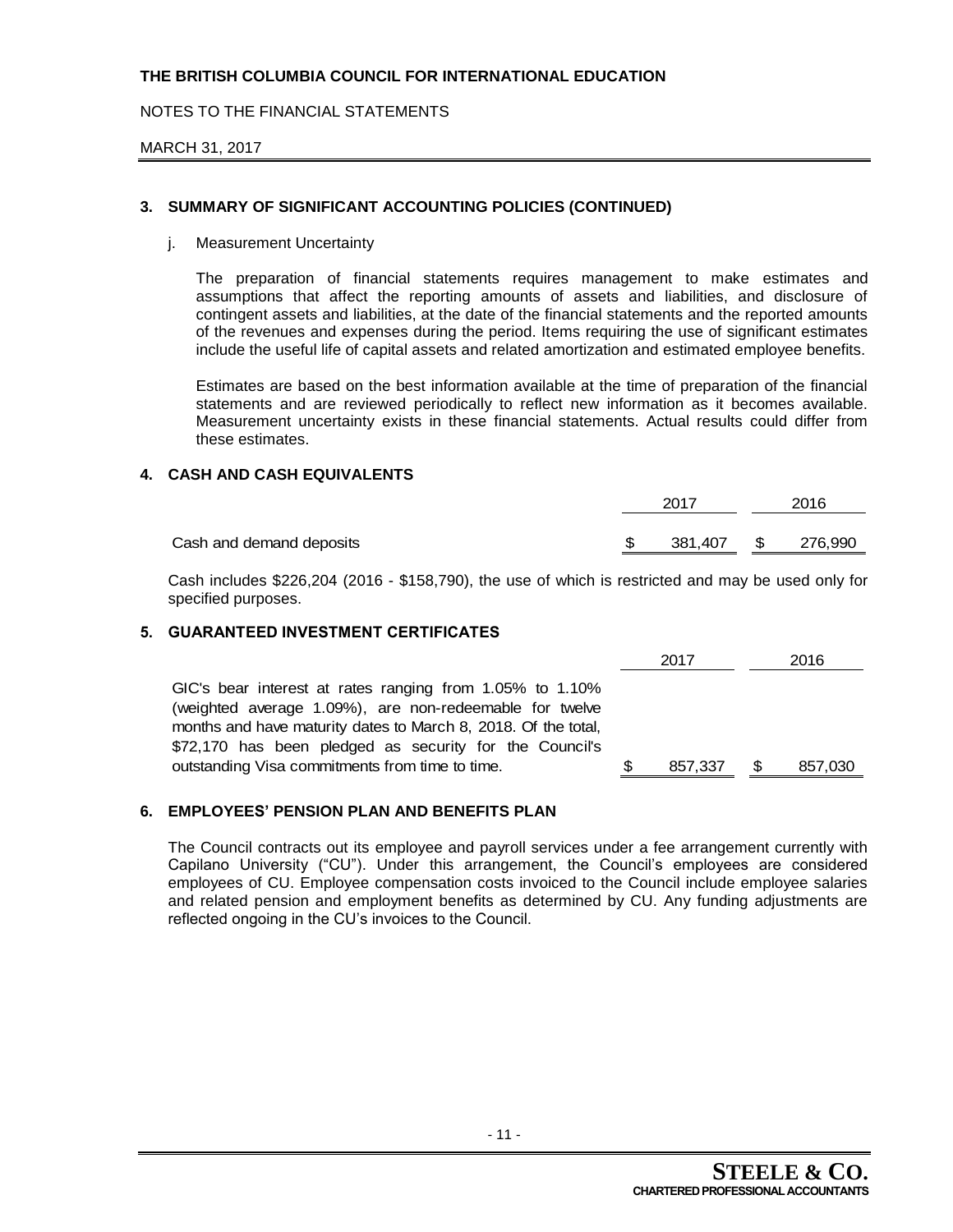NOTES TO THE FINANCIAL STATEMENTS

#### MARCH 31, 2017

### **6. EMPLOYEES' PENSION PLAN AND BENEFITS PLAN (CONTINUED)**

a. Retirement Benefits - Pension Plan

The Council and its employees contribute to the Municipal Pension Plan which is a multiemployer plan in accordance with the Public Sector Pension Plan Act. The plan provides defined pension benefits to employees based on their length of service and employee's salary. The contribution rate for eligible employees is 8.5% of the employee's salaries until the yearly insurable earnings are reached, increasing to 10.0% thereafter. The Council matches contributions to the plan at the rate of 9.57% of the eligible employee's salary.

The Council records its pension expense as the amount of employer contributions made during the fiscal year (defined contribution pension plan accounting). This is because the Plan records accrued liabilities and accrued assets for the Plan in aggregate with the result that there is no consistent and reliable basis for allocating the obligation, assets and cost to individual employers participating in the Plan. The Council paid \$79,687 (2016 - \$64,887) for employer contributions to the plan for fiscal 2017. The contribution rates are subject to change as determined by the plan administrators.

The actuarial valuation for the Municipal Pension Plan as at December 31, 2015 indicated a \$1,224,074 funding surplus for basic pension benefits.

b. Other Employee Benefits

In fiscal 2011, and as renegotiated in 2016, the Council entered into an employment contract with its Executive Director ("ED") which provides for administrative leave of one full month of paid compensation for each year of completed service from October 2007 and at the discretion of the Council twelve months' notice or pay in lieu of notice, should the Council terminate the ED's employment without just cause.

Payroll liabilities include a provision for accrued administrative leave of \$145,667 (2016 - \$112,413) as at March 31, 2017.

The Council provides for its employees life insurance and disability and health care benefits which are funded by monthly premium payments to independent benefit providers. The benefits cease upon termination of employment with the Council. The Council currently has no long-term commitments with these benefit provisions.

#### **7. CONTRACTUAL OBLIGATIONS**

The Council has entered into operating leases for premises and office equipment pursuant to agreements extending to September 2018. Annual payments over the remaining terms are as follows:

|                      | Office |                 |   |           |   |         |  |  |  |
|----------------------|--------|-----------------|---|-----------|---|---------|--|--|--|
| Year Ended March 31, |        | <b>Premises</b> |   | Equipment |   | Total   |  |  |  |
| 2018                 |        | 94.504          |   | 10,106    |   | 104,610 |  |  |  |
| 2019                 |        | 23,626          |   | 5,053     |   | 28,679  |  |  |  |
|                      | \$     | 118,130         | S | 15,159    | S | 133,289 |  |  |  |
|                      |        |                 |   |           |   |         |  |  |  |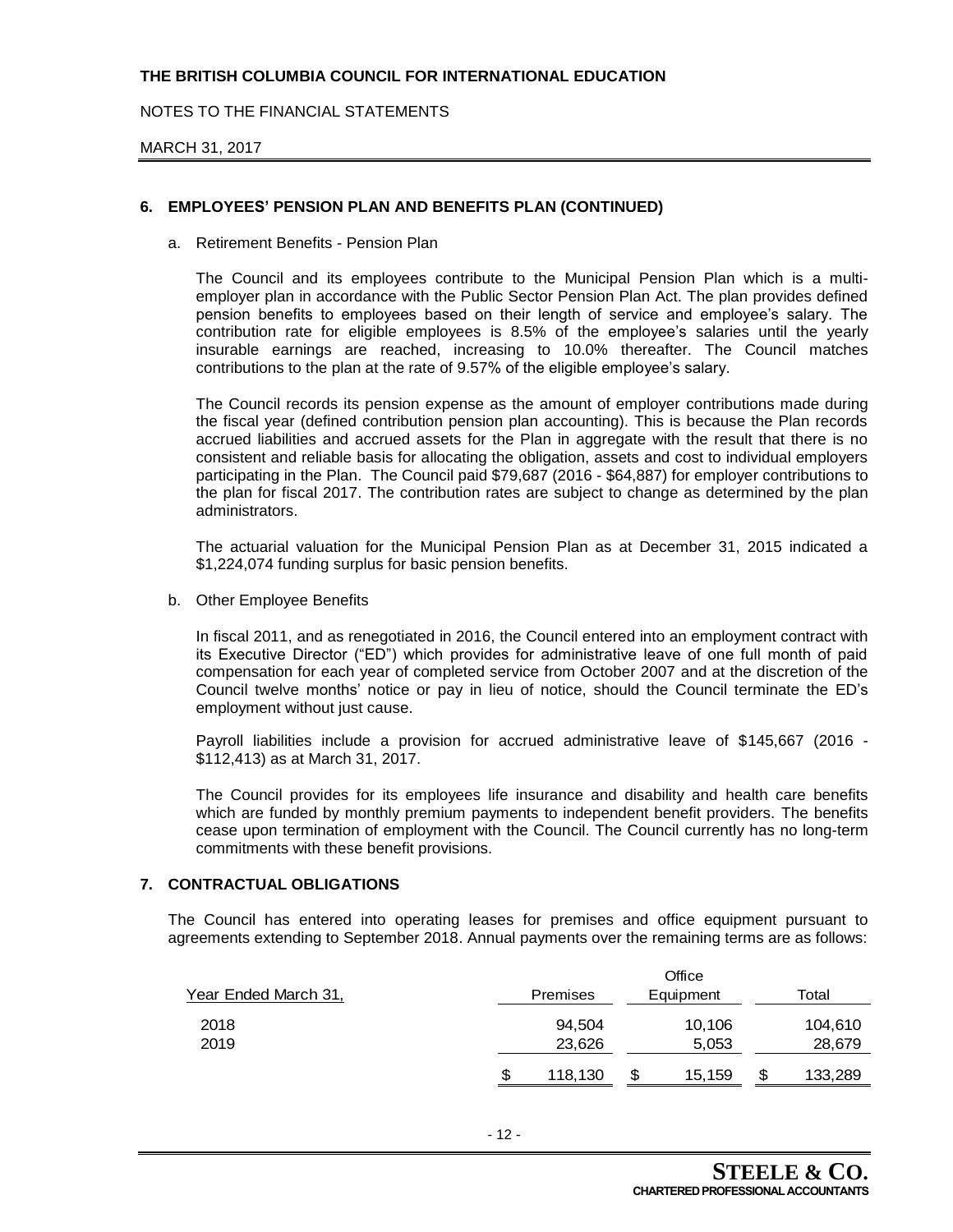NOTES TO THE FINANCIAL STATEMENTS

#### MARCH 31, 2017

### **8. DEFERRED REVENUE**

Deferred revenues represent externally restricted contributions received by the Council for the EQA program or for future general operating expenses. The following is a summary of externally restricted funds received.

|                                                                                       | March 31, 2017 |                    |                |                    |       |                    |  |  |  |  |
|---------------------------------------------------------------------------------------|----------------|--------------------|----------------|--------------------|-------|--------------------|--|--|--|--|
|                                                                                       | <b>EQA</b>     |                    |                | <b>BCCIE</b>       |       | Total              |  |  |  |  |
| Deferred revenue beginning of the year<br>Net increase in deferred revenue            | \$             | 1,500              | \$             | 158,790<br>224,389 | \$    | 158,790<br>225,889 |  |  |  |  |
| Deferred revenue end of the year                                                      |                | 1,500              | \$             | 383,179            | S     | 384,679            |  |  |  |  |
|                                                                                       |                |                    | March 31, 2016 |                    |       |                    |  |  |  |  |
|                                                                                       |                | <b>EQA</b>         |                | <b>BCCIE</b>       | Total |                    |  |  |  |  |
| Deferred revenue beginning of the year<br>Net increase (decrease) in deferred revenue | \$             | 76,500<br>(76,500) | \$             | 158,790            | \$    | 76,500<br>82,290   |  |  |  |  |
| Deferred revenue end of the year                                                      |                |                    |                | 158,790            |       | 158,790            |  |  |  |  |

The EQA is a program that has been implemented in conjunction with the British Columbia Provincial Government ("the Government") and is British Columbia's brand for quality post-secondary education. The EQA is a voluntary mechanism available to all eligible public and private post-secondary institutions in British Columbia. The EQA designation provides for a standard logo that can be recognized as an assurance of quality. Designation is based on an institution having met or exceeded existing quality assurance standards and being in good standing with both the Ministry and the applicable body. Further to the ongoing transition of the EQA program, the Council received a grant of \$25,000 to assist with providing specific EQA functions.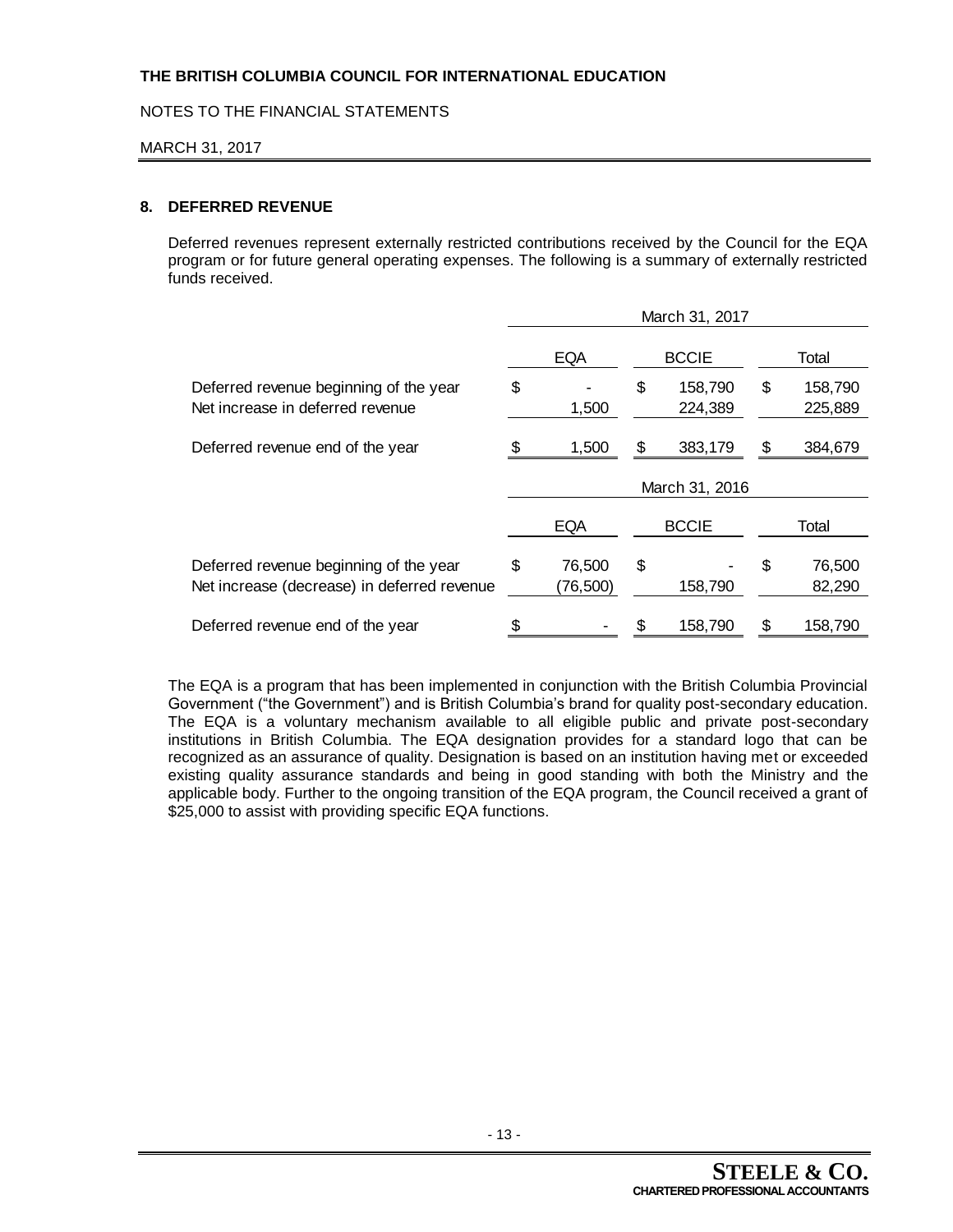### NOTES TO THE FINANCIAL STATEMENTS

#### MARCH 31, 2016

## **9. TANGIBLE CAPITAL ASSETS**

| March 31, 2017                                              |               | Website         | Office<br>Furniture<br>and<br>Equipment | Computer<br>Equipment<br>and<br>Software | Leasehold<br><b>Improvements</b> |                 | Total |                   |
|-------------------------------------------------------------|---------------|-----------------|-----------------------------------------|------------------------------------------|----------------------------------|-----------------|-------|-------------------|
| Cost                                                        |               |                 |                                         |                                          |                                  |                 |       |                   |
| Opening balance<br>Additions                                | \$            | 91,511          | \$<br>78,131<br>1,097                   | \$<br>97,054                             | \$                               | 62,518          | \$    | 329,214<br>1,097  |
| Closing balance                                             |               | 91,511          | 79,228                                  | 97,054                                   |                                  | 62,518          |       | 330,311           |
| Accumulated amortization<br>Opening balance<br>Amortization |               | 78,178<br>4,000 | 58,008<br>4,134                         | 86,282<br>5,924                          |                                  | 60,592<br>1,926 |       | 283,060<br>15,985 |
| Closing balance                                             |               | 82,178          | 62,142                                  | 92,206                                   |                                  | 62,518          |       | 299,045           |
| Net book value                                              | \$            | 9,333           | \$<br>17,086                            | \$<br>4,848                              | \$                               |                 | \$    | 31,266            |
| March 31, 2016                                              |               |                 |                                         |                                          |                                  |                 |       |                   |
| Cost                                                        |               |                 |                                         |                                          |                                  |                 |       |                   |
| Opening balance<br>Additions                                | \$            | 91,511          | \$<br>78,131                            | \$<br>97,054                             | \$                               | 62,518          | \$    | 329,214           |
| Closing balance                                             |               | 91,511          | 78,131                                  | 97,054                                   |                                  | 62,518          |       | 329,214           |
| Accumulated amortization<br>Opening balance<br>Amortization |               | 72,464<br>5,714 | 52,977<br>5,031                         | 73,117<br>13,165                         |                                  | 58,208<br>2,384 |       | 256,766<br>26,294 |
| Closing balance                                             |               | 78,178          | 58,008                                  | 86,282                                   |                                  | 60,592          |       | 283,060           |
| Net book value                                              | $\frac{1}{2}$ | 13,333          | \$<br>20,123                            | \$<br>10,772                             | \$                               | 1,926           | \$    | 46,154            |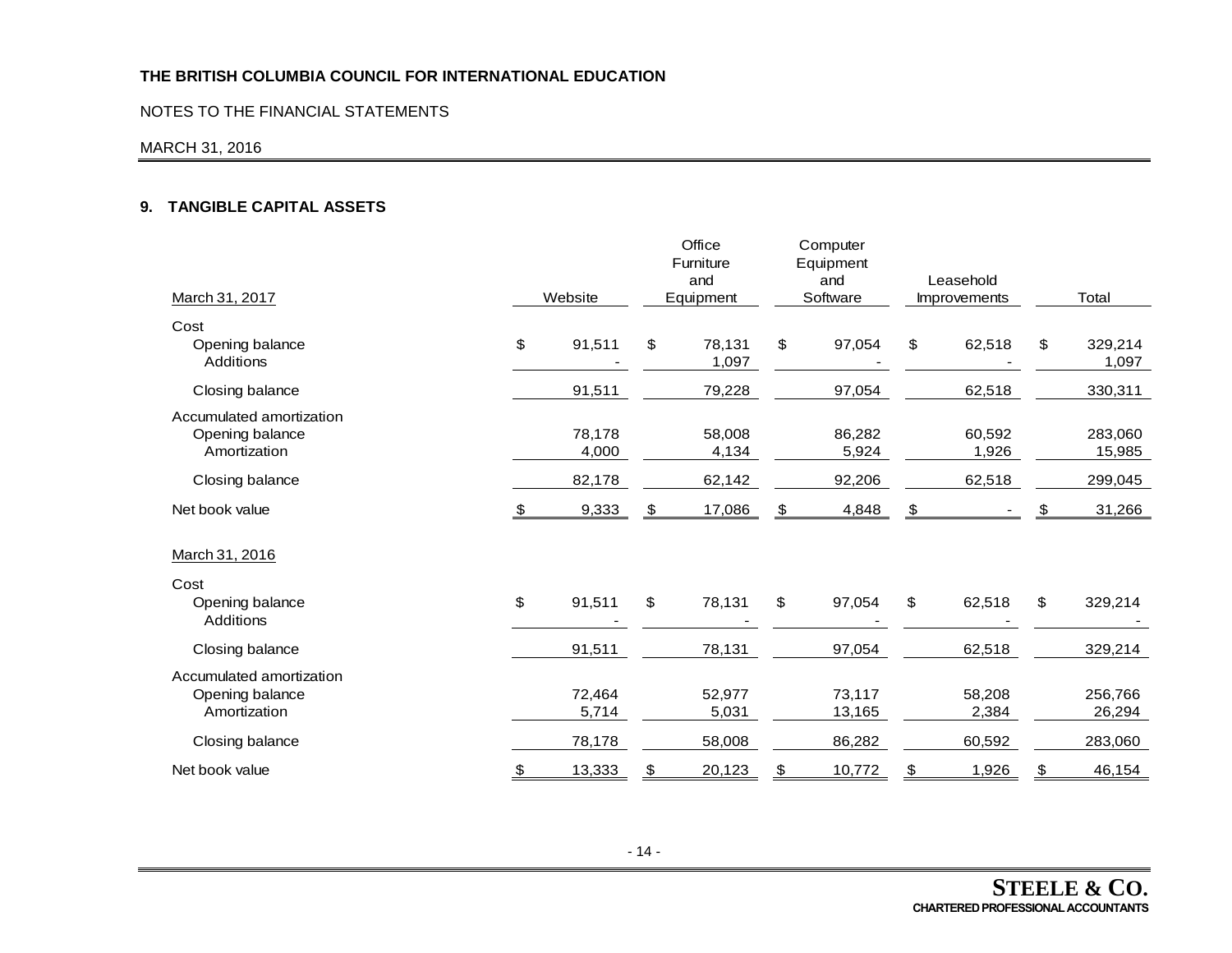NOTES TO THE FINANCIAL STATEMENTS

#### MARCH 31, 2017

### **10. RELATED PARTY TRANSACTIONS**

The Council had the following transactions with the Ministry and other government controlled organizations:

|                   |     | Year Ended March 31,   |      |           |  |  |
|-------------------|-----|------------------------|------|-----------|--|--|
|                   |     | 2017                   | 2016 |           |  |  |
| Government Grants |     |                        |      |           |  |  |
| <b>BCCIE</b>      | \$. | 2,210,512 \$ 1,814,877 |      |           |  |  |
| <b>EQA</b>        |     | 25,000                 |      |           |  |  |
|                   |     | 2,235,512              | S.   | 1,814,877 |  |  |
|                   |     |                        |      |           |  |  |

These transactions are considered to be in the normal course of business and are measured at their exchange amounts, being the amounts agreed to by the parties.

The Society's current payroll of \$1,109,922 includes four employees with salaries totalling \$458,173.

## **11. EXPENSES BY OBJECT**

The following is a summary of expenses by object:

|                                     | Year Ended March 31, |           |    |           |  |  |
|-------------------------------------|----------------------|-----------|----|-----------|--|--|
|                                     |                      | 2017      |    | 2016      |  |  |
| Amortization                        | \$                   | 15,985    | \$ | 26,294    |  |  |
| Bank charges and foreign exchange   |                      | 2,326     |    | 8,939     |  |  |
| Equipment rental                    |                      | 22,029    |    | 17,898    |  |  |
| Event fees                          |                      | 116,707   |    | 148,895   |  |  |
| Hospitality                         |                      | 153,982   |    | 145,063   |  |  |
| Information technology and websites |                      | 113,477   |    | 126,612   |  |  |
| Insurance                           |                      | 4,724     |    | 4,276     |  |  |
| Leadership and organization         |                      | 9,223     |    | 7,778     |  |  |
| Marketing                           |                      | 408,561   |    | 186,947   |  |  |
| Office communications               |                      | 63,407    |    | 42,215    |  |  |
| Office supplies and miscellaneous   |                      | 22,556    |    | 19,574    |  |  |
| Professional and consulting fees    |                      | 216,508   |    | 145,758   |  |  |
| Rent and facilities                 |                      | 151,486   |    | 162,581   |  |  |
| Salaries and benefits               |                      | 1,109,922 |    | 1,069,308 |  |  |
| <b>Subsidies</b>                    |                      |           |    | 500       |  |  |
| Telecommunications                  |                      | 16,865    |    | 23,547    |  |  |
| <b>Translation services</b>         |                      |           |    | 60        |  |  |
| Travel                              |                      | 196,126   |    | 177,510   |  |  |
|                                     | \$                   | 2,623,884 | \$ | 2,313,755 |  |  |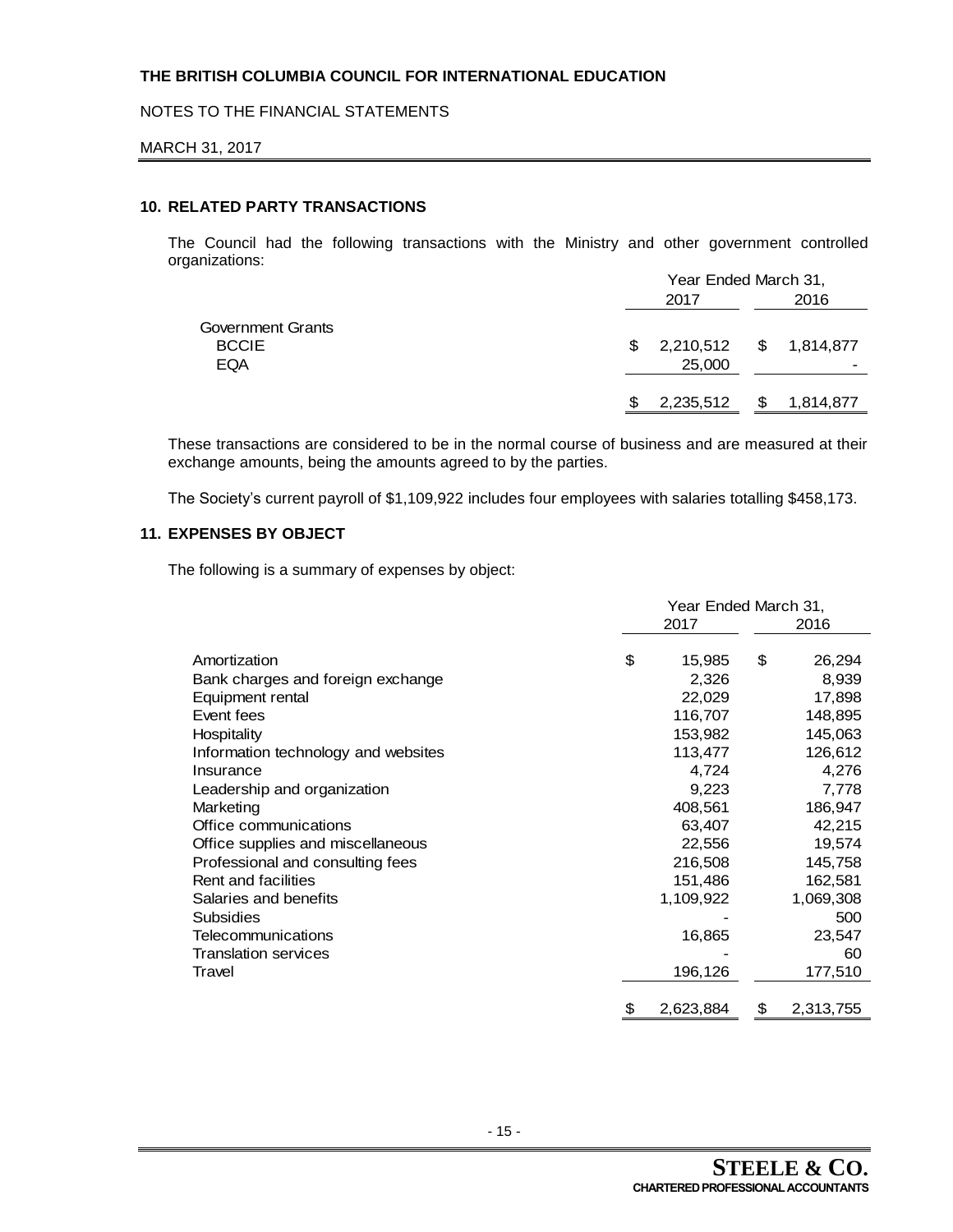## NOTES TO THE FINANCIAL STATEMENTS

#### MARCH 31, 2017

#### **12. BUDGETED FIGURES**

The budgeted figures have been provided for comparison purposes and have been derived from the estimates approved by the Board of Directors. The budgeted figures have not been audited.

#### **13. FINANCIAL RISK MANAGEMENT**

#### Risks and Concentrations

The Council is exposed to various risks through its financial instruments, without being exposed to concentrations of risk. The following analysis provides a measure of the Council's risk exposure at March 31, 2017.

a. Liquidity Risk

Liquidity risk arises if the Council is unable to meet its obligations associated with financial liabilities. The Council is exposed to this risk mainly in respect to its accounts payable. The Council mitigates this risk by preparing and monitoring operating budgets that are used to assist with the planning of cash flows to meet its obligations as they come due.

b. Credit Risk

Credit risk is the risk that one party to a financial instrument will cause a financial loss for the other party by failing to discharge its obligation.

Cash and cash equivalents, GIC's, and accounts receivable are exposed to credit risk due to the potential for counterparties to default on their contractual obligations. The maximum potential loss on these financial instruments equals their carrying value.

The Council mitigates its credit risk exposure by maintaining its cash, cash equivalents, and GIC's in major Canadian chartered banks. Accounts receivable are owed from various entities and there is no concentration of risk associated with any particular customer. As at March 31, 2017, there were no overdue account receivable balances.

c. Market Risk

Market risk is the risk that the fair market value or future cash flows of a financial instrument will fluctuate because of changes in market prices. Market risk comprises three types of risk: currency risk, interest rate risk and other price risk. The Council is mainly exposed to interest rate risk.

i. *Currency risk*

Currency risk is the risk that the fair market value or future cash flows of a financial instrument will fluctuate because of changes in foreign exchange rates.

The Council is not exposed to any currency risk and does not maintain any foreign denominated financial currencies.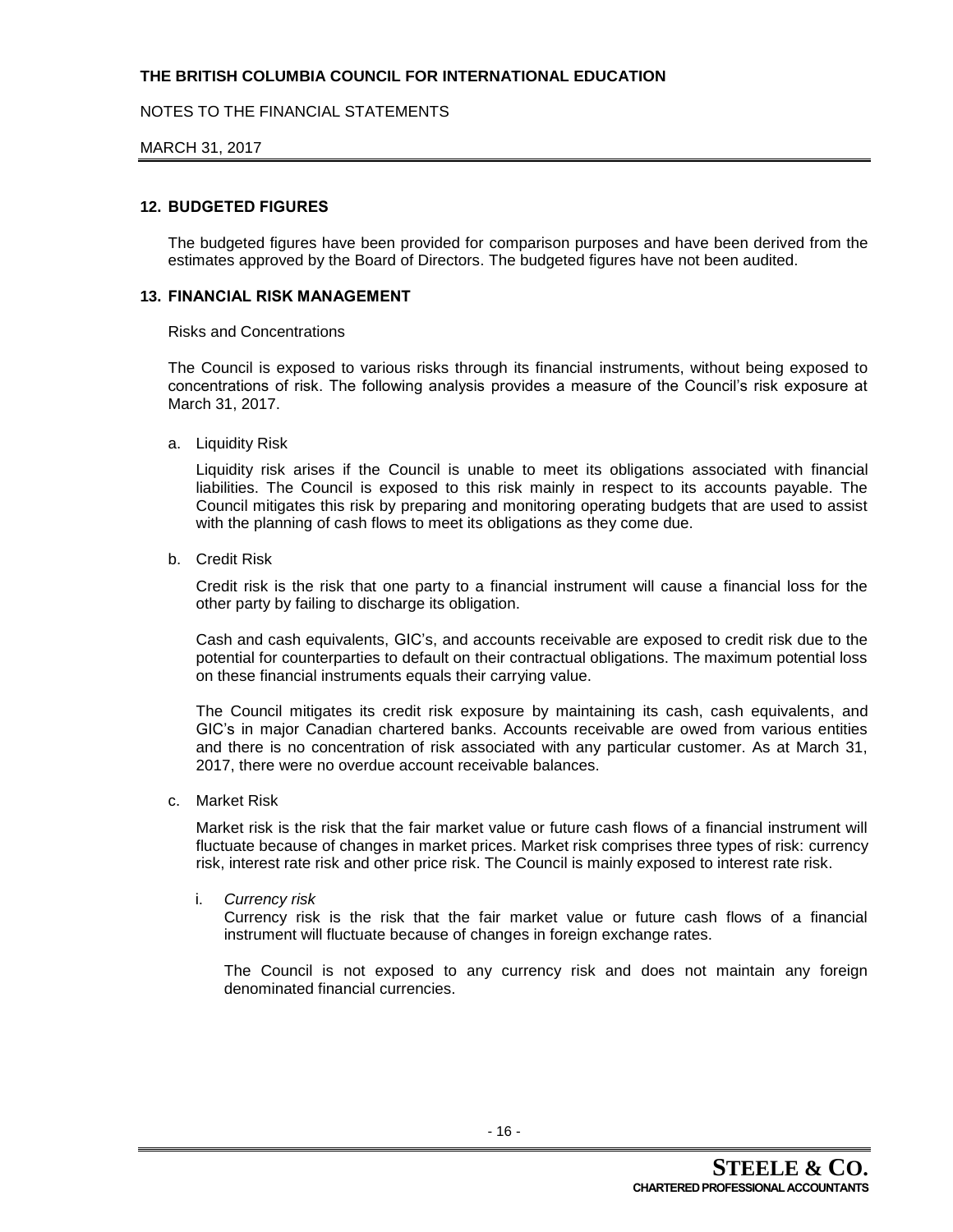NOTES TO THE FINANCIAL STATEMENTS

MARCH 31, 2017

## **13. FINANCIAL RISK MANAGEMENT (CONTINUED)**

Risks and Concentrations (Continued)

### c. Market Risk (Continued)

ii. *Interest rate risk*

Interest rate risk is the risk that the fair value or future cash flow of a financial instrument will fluctuate because of changes in market interest rates.

The Council is exposed to interest rate risk on its GIC's, which bear interest at fixed rates which could expose the Council to interest rate price risk. Fluctuations in market interest rates could affect the fair value of these financial instruments.

iii. *Other price risk*

Other price risk is the risk that the fair market value or future cash flows of a financial instrument will fluctuate because of changes in market prices (other than those arising from interest rate risk or currency risk), whether those changes are caused by factors specific to the individual financial instrument traded in the market.

The Council is not exposed to other price risk.